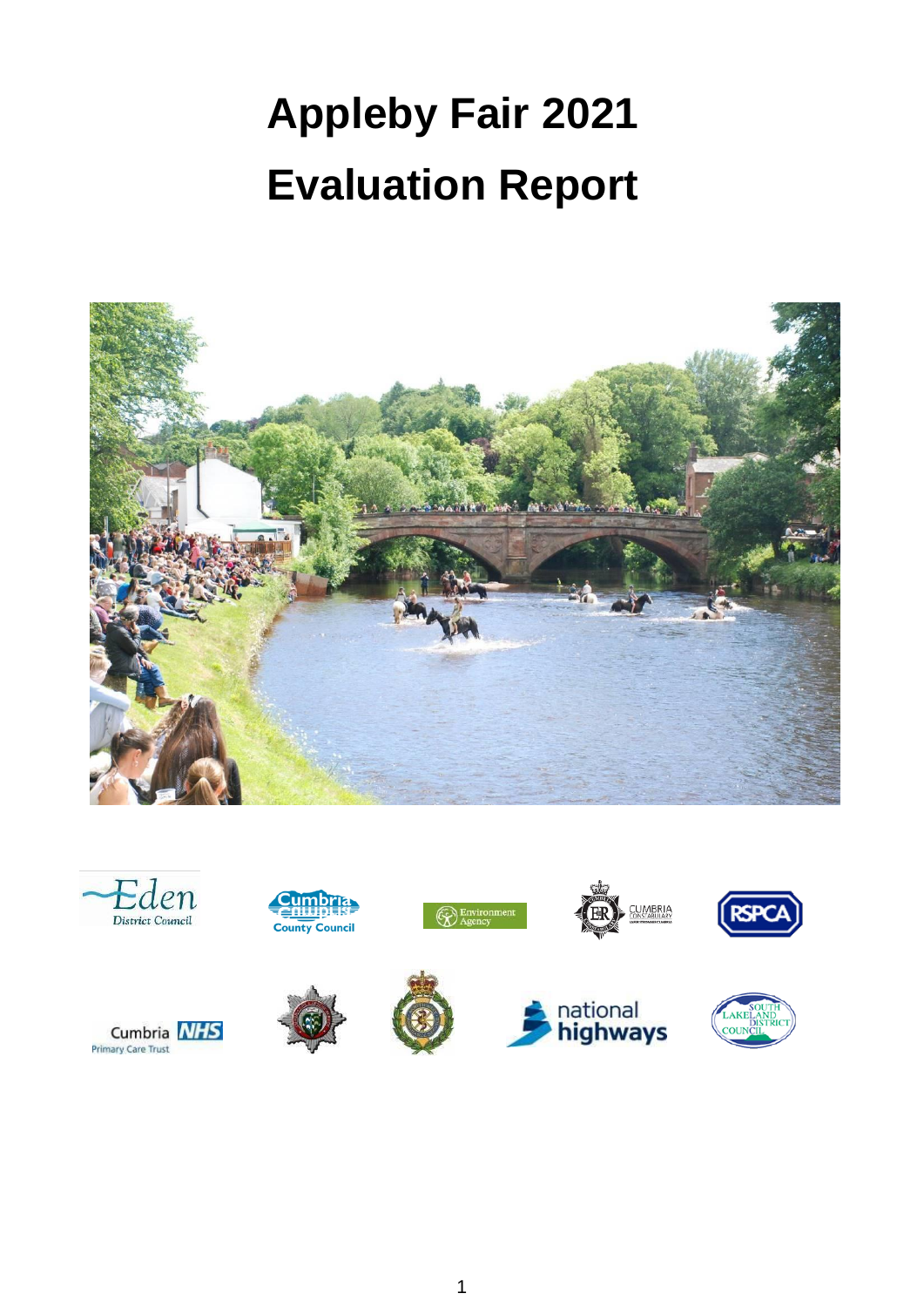# **1. Introduction**

This Evaluation Report for the Appleby Horse Fair 2021 (the Fair) has been developed with input from the agencies and individuals that make up the Multi-Agency Strategic Co-ordinating Group (MASCG). MASCG's principal objective is the preparation, delivery and co-ordination of a multi-agency operational plan to deliver a safe and enjoyable Fair. More details about MASCG and its work are set out in Appendix 1.

MASCG comprises officers from Eden District Council, Cumbria County Council, South Lakeland District Council, Cumbria Constabulary, North West Ambulance Service, RSPCA, Environment Agency and National Highways, three councillors representing the settled community and two representatives of the Gypsy and Traveller communities.

The purpose of this Evaluation Report is to consider whether and to what extent the MASCG has succeeded in its overriding objective of delivering a safe and enjoyable Appleby Horse Fair for local residents, Gypsies, Travellers and visitors.

The 2021 Fair was held against the backdrop of the unprecedented circumstances of the COVID 19 pandemic. This understandably raised concerns about the Fair in the local communities and also prompted debate about the fundamental nature of the Fair and how it is supported by MASCG. This year's Evaluation Report therefore also seeks to answer some significant questions regarding the future nature of the Fair that have been raised.

## **2. Setting the date for the 2021 Fair**

The Fair was not held in 2020. MASCG decided in March 2020 that it could not support holding the Fair that year due to the pandemic. At the time of making the decision restrictions limited outdoor contact to one other person for exercise purposes only, which had only increased to six people by June 2020 so it was legally the correct decision.

The planning for the 2021 Fair was both heavily influenced and significantly complicated by the changing position on COVID regulations and guidance, with the country being subject to cycles of relaxation and tightening of restrictions. The public health risks of COVID were recognised as being the most important issue for the 2021 Fair and the Director of Public Health for Cumbria was coopted to MASCG to bring specialist insight and advice.

In February 2021 the Government released its 'Roadmap' for the gradual removal of COVID restrictions. The final step in the Roadmap, 'Step 4', included the removal of limits on social contact, but was not expected to be in place until the 21 June 2021. MASCG met on 1 March to discuss the implications for the 2021 Fair. It was agreed that the Fair could not take place at its traditional time which would have started on 3 June, but that a later date would be considered. After much consideration and discussion during which the sometimes conflicting concerns and aspirations of the communities and organisations were vigorously debated, MASCG reached agreement on 20 April that it would support the Fair to take place from Thursday 12 August. This was subject to any subsequent changes in Government regulations and guidance. Reaching this decision required compromise on all sides.

In reaching the decision on August dates, MASCG had to weigh many factors. The removal of COVID restrictions meant that people were free to travel and gather as they wished. MASCG therefore worked with Traveller Representatives who agreed to recommend that people did not come to Appleby except on the date for which MASCG had agreed to provide public services. It was felt that it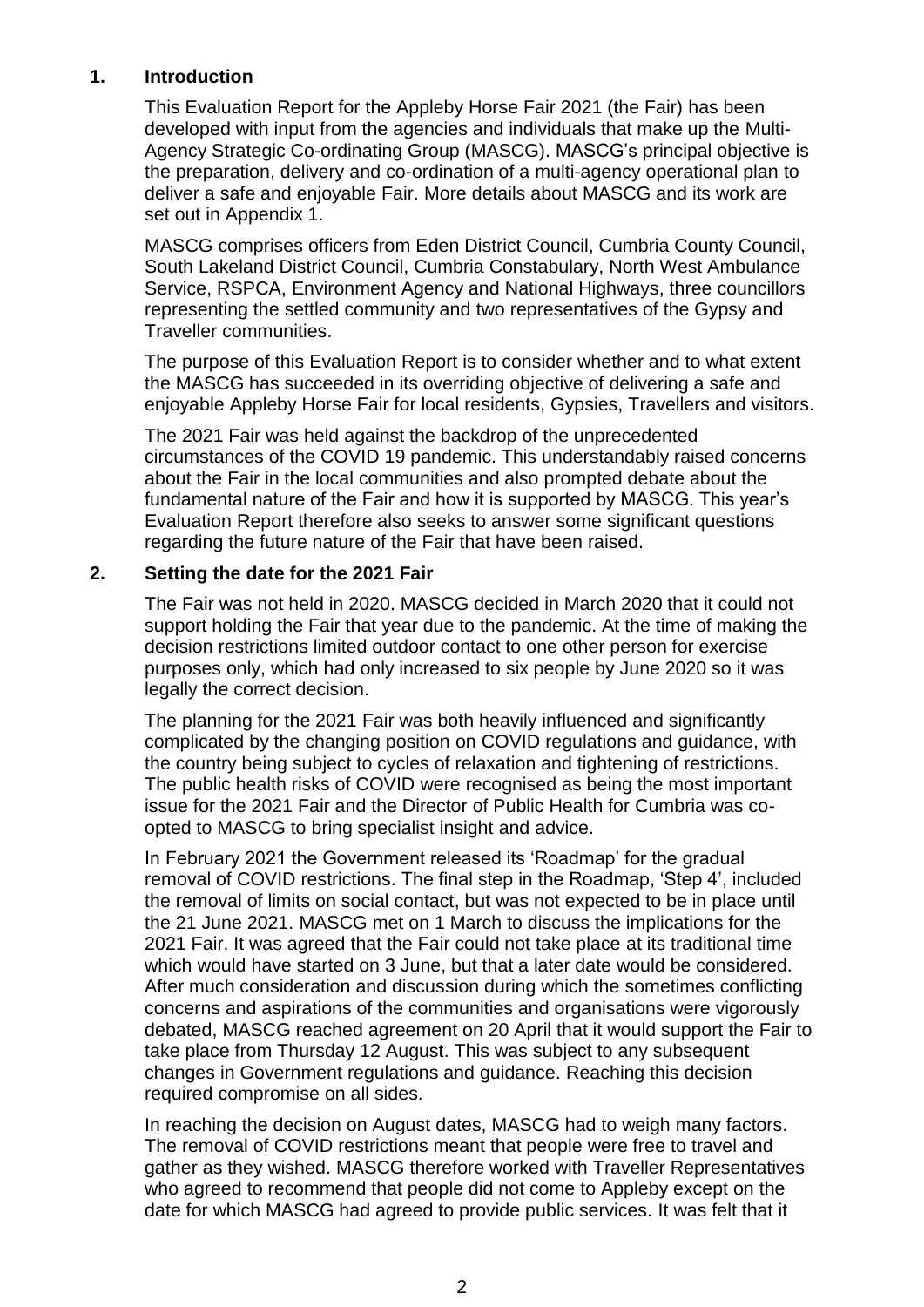was preferable for everyone involved; local settled people, Gypsies and Travellers and the supporting organisations, for the Fair to happen on a set date. Had no date been set, it was felt that there would be an increased likelihood of ad-hoc gatherings which could not be prepared for. Whilst the Government stated that large gatherings could take place from 21 June, it was also felt that a date later into the summer would be preferable.

# **3. Additional COVID measures for the 2021 Fair**

Whilst infection rates were falling in the run up to the Fair, the potential for the Fair to result in increased COVID infection was a key concern particularly amongst the settled community. There was also the risk of transmission to or within the Gypsy and Traveller community, with the potential for that then to seed outbreaks elsewhere. Giving enough time to roll out the vaccination programme to the majority of the population was the major factor driving the Director of Public Health's advice on setting a later date for the Fair.

However it was recognised that significant risks did remain and more measures were introduced to mitigate them:

- Vaccination. This was identified as the key control measure. Vaccination rates amongst Appleby residents were high so from May efforts concentrated on pushing out messaging to the Gypsy and Traveller community promoting vaccination uptake. Public Health officers in Cumbria worked with colleagues particularly in Northumberland and County Durham to promote vaccination at the campsites in their areas. A mobile vaccination unit located on Salt Tip Corner was also available on the 12 and 13 August for people wanting vaccination whilst at the Fair.
- Testing. Two weeks in advance of the fair test kits were distributed around various transit sites that are used on the way to the Fair, again working with neighbouring authorities and encouraging a "test before you travel" message. Testing was also available to people during the Fair.
- Contact tracing. Whilst using the NHS App or the physical recording of contact details at venues was no longer enforceable by law by the time of the Fair, this was still encouraged at the camping fields, pubs and other venues. Free public Wi-Fi around camping fields was funded to make it easier for people to check in with the App.
- Marshalling. The Director of Public Health funded additional door staff for the pubs in the town and surrounding area to act as COVID marshals to help the pubs to manage the crowds and to help keep those areas as safe as possible.

#### **4. Community Engagement and Communications**

Engagement with the public in the build up to, during and after the Fair followed the same approach as in 2020. A public meeting was held at Appleby Public Hall before the Fair on 22 July which assisted in the final phases of operational planning. Numbers were limited and places had to be pre-booked for COVID safety reasons.

Community Action Groups (CAGs) which allow community members to discuss any worries or issues they have with Police, Councillors and other agencies were held regularly between the 3 and 11 August. This year these were held outside due to COVID at:

- Appleby, Kirkby Stephen, Alston daily
- Great Asby, Warcop 3, 6, 9 August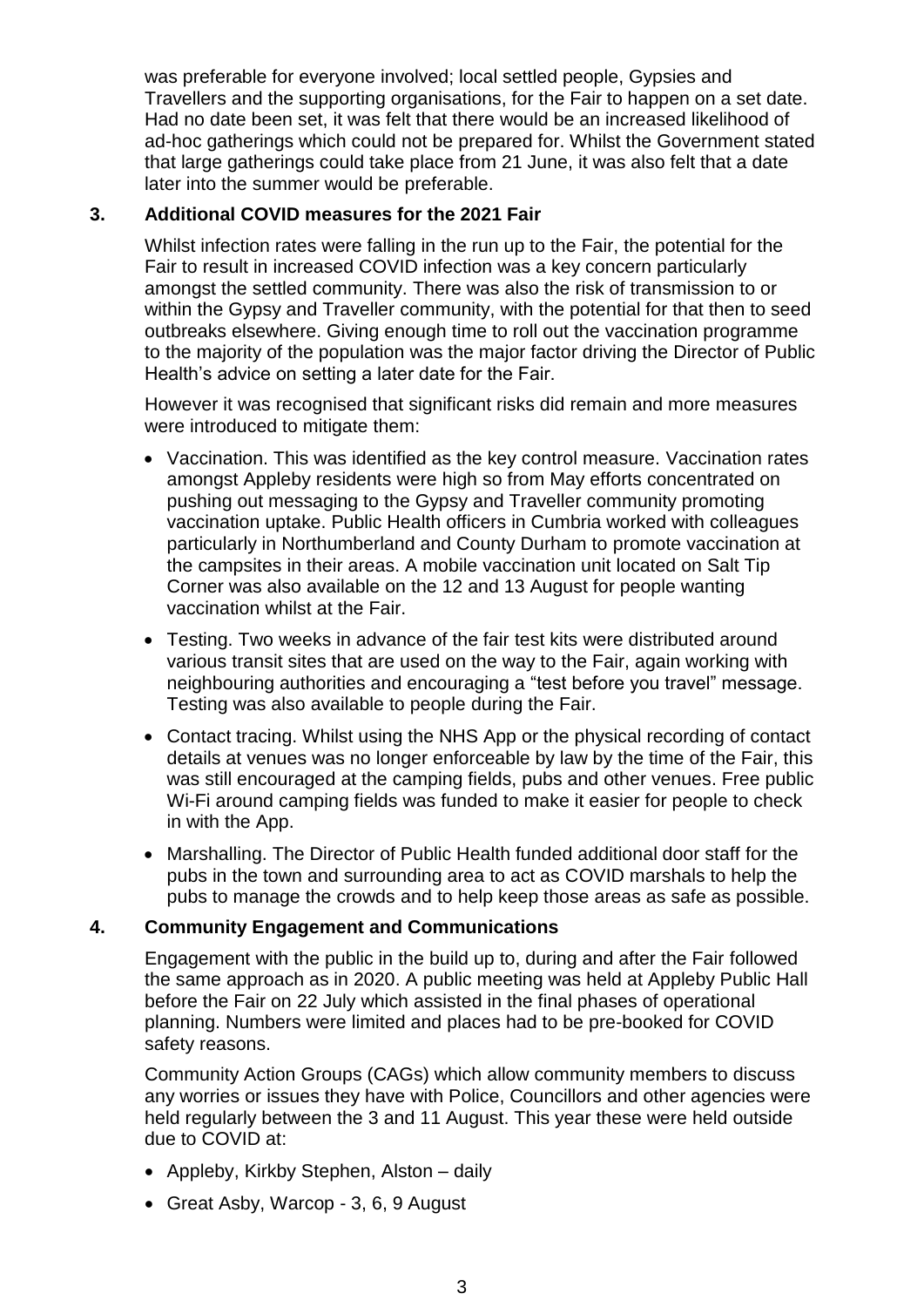- $\bullet$  Soulby 4, 7, 10 August
- B**r**ough 5, 8, 11 August
- Ravenstonedale 9 August
- Melmerby 10 August

A daily telephone conference CAG open to all communities was also introduced this year over these dates. A post Fair public meeting was held on 2 September again in Appleby Public Hall. There were many questions raised about managing the Fair as an organised event. This issue is covered in detail in section 9 below. The www.applebyfair.org website continues to be the main outlet for communicating information about the Fair, with an increased emphasis on the use of social media this year.

# **5. Supporting the Fair**

The approach to supporting the Fair followed the usual three stages but reflecting the mid-August date rather than the normal early June date:

Phase 1 – travel to the Fair which started in late July/early August 2021;

Phase 2 –the Fair itself from 12 to 15 August 2021; and

Phase 3 – leaving the Fair which commenced on 16 August 2021.

## *Phase 1*

In advance of Phase 1, the 'don't arrive too soon message' was issued on 15 July. The availability of stopping places has reduced over the years and for the 2021 Fair, the closure of Watter Yat, a well-used temporary stopping place in recent years for caravans, was considered of particular significance. However Phase 1 of the Fair went well, with no significant issues including the adequacy of stopping places. Early indications were that numbers travelling to the Fair were down on previous years. This was positive in the sense that people were complying with the messaging, but perhaps gave a false impression compared to the number of people that came to the Fair during Phase 2.

The Public Space Protection Orders introduced in 2019 were in place to regulate drinking in public places in Appleby, Kirkby Stephen and Long Marton and there were no significant anti-social behaviour issues experienced during Phase 1.

Due to the date of the Fair changing to August, a temporary Traffic Regulation Order with the same measures as implemented in 2019 was put in place. County Council Highways installed posts restricting verge parking and camping in the same locations as 2019, but with the addition of Warcop and Melmerby following feedback from those communities. A 40 mph limit on the A685 which had previously been advisory rather than legally enforceable was also included.

#### *Phase 2*

The facts and figures on the key operational interventions and outcomes during Phase 2 at set out in Appendix 2.

In term of numbers attending the Fair, the number of caravans counted in the Eden area has previously given a reasonable indication of how busy the Fair is. The number for 2021 at 1,210 was only up 38 or 3% on the number in 2019. However, whilst numbers of people could not be counted, it was perceived that more people attended the Fair in 2021 than in 2019. MASCG's view is that that this probably was a result of more day visitors than usual, which is perhaps a growing trend. A more accurate way of measuring attendance at the Fair would be advantageous. These increased numbers of visitors resulted in the decision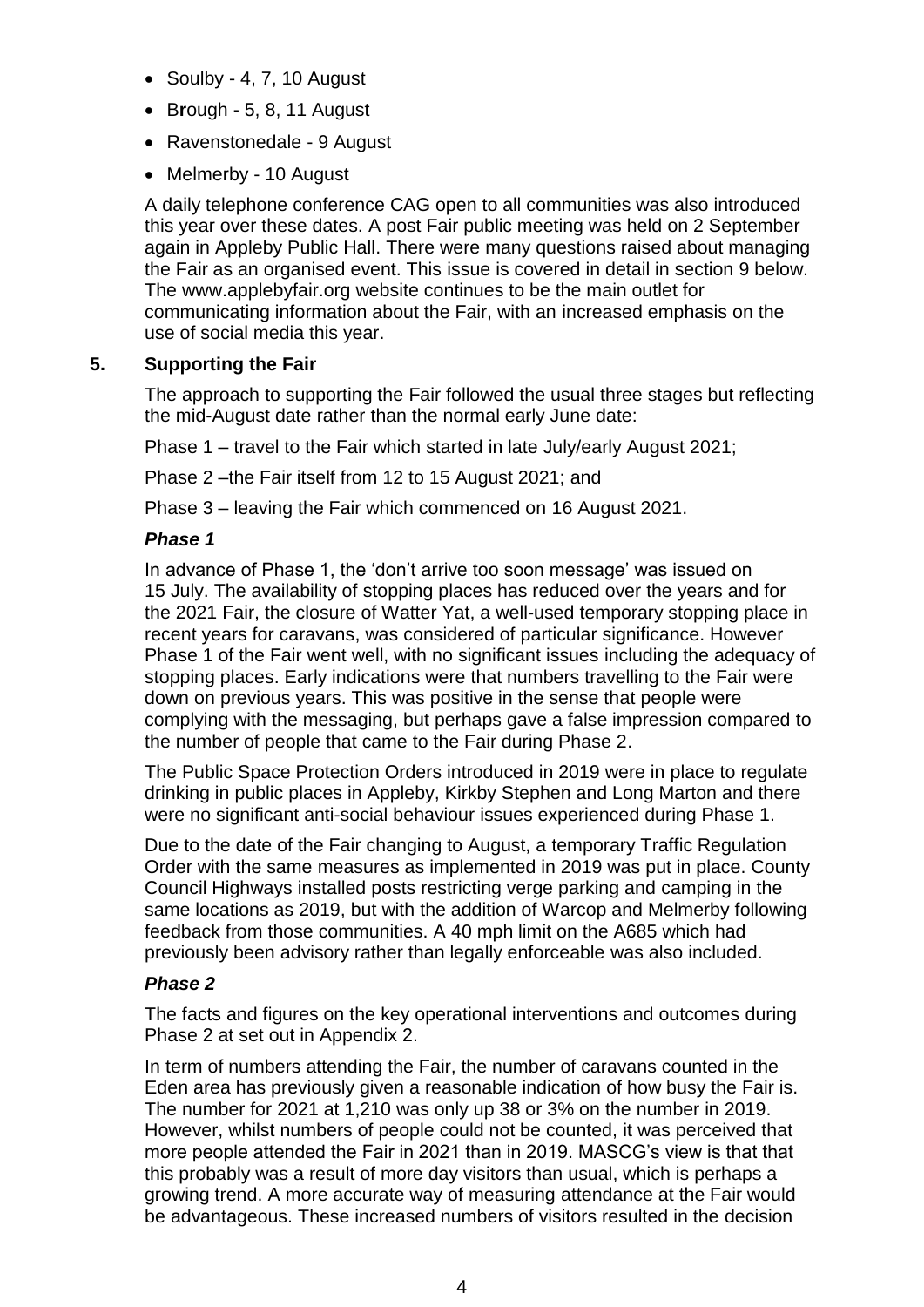being taken to close The Sands early on Thursday in the interest of public safety.

In respect of Policing and public order, the Police put increased resources into the Command and Control Room and during the 2021 Fair answered 75% of calls to 101 within 1 minute and 90% within 5 minutes. Increased options for online reporting, such as webchat, were also available. The policing style employed continued to follow the ethos of community policing and engagement.

The 13 arrests made by the Police in 2021 was an increase of 5 (60%) compared to 2019, although 7 of these arrests related to one incident. Crimes were also up by 5 (19%) to 25, with over a quarter of crimes being road offences. The number of reported incidents however at 86 were down by 17 (17%) compared to 2019.

On 14 August the Police implemented a Section 60 Order. The Section 60 (Criminal Justice and Public Order Act 1984) authority gives the Police the right to search people in a defined area during a specific time period when they believe, with good reason, that serious violence will take place or that a person is carrying a dangerous object or offensive weapon. This power was used during the Fair to target known individuals who had indicated they were intent on attending the event to engage in violence. Only 3 searches were carried out under this power and whilst no arrests were made the 3 individuals were dispersed from the area under other police powers.

The Licensing Charter for pubs, restaurants and take-aways in Appleby and Kirkby Stephen during the Fair that has been developed over previous years continued to be applied, with an agreed closing at 11.30pm which generally worked well. However fewer pubs opened this year. During the planning for the Fair, of the 15 pubs most frequented by people attending the Fair in and around Appleby, 5 decided to close during the Fair, 8 remained open and 2 notably The Grapes were open but only serving drinks outside.

The higher number of people gathering at The Sands resulted in increased antisocial behaviour which impacted on people and property. A number of toilets were moved from Fair Hill in response, but proved inadequate so toilet provision in the centre of Appleby will be addressed in the actions for next year's Fair.

In respect of cleansing, operations generally went well but some areas were not able to be cleaned the same day as some roads had traffic restrictions in place beyond the contractor's normal operating hours. This will also be addressed in the actions for next year's Fair.

On highways matters, National Highways identified that their resurfacing programme on the A66, with significant restriction in the vicinity of Appleby, coincided with the revised Fair dates. This would have increased the risks to road users and National Highways recognised this and suspended the works and removed the restrictions during the Fair period. The measures in the temporary TRO proved effective as did the restrictions on verge parking and camping. One exception was on and around Salt Tip Corner where some cars were able to park between the posts.

The River Eden was relatively low in the run up to and during the Fair and the RSPCA helped to identify a significant risk to people and horses caused by protruding metal bars on a structure on the river bed on The Sands near the bridge. This was cordoned off for the duration and safety warnings issued.

In respect of the work carried out by the RSPCA, instances where they offered advice and assistance was up 43 or 33% to 174 in 2021 compared to 2019. The RSPCA also removed 29 dogs or puppies in 2021. This may have been underreported in previous years and the national trend for people keeping dogs that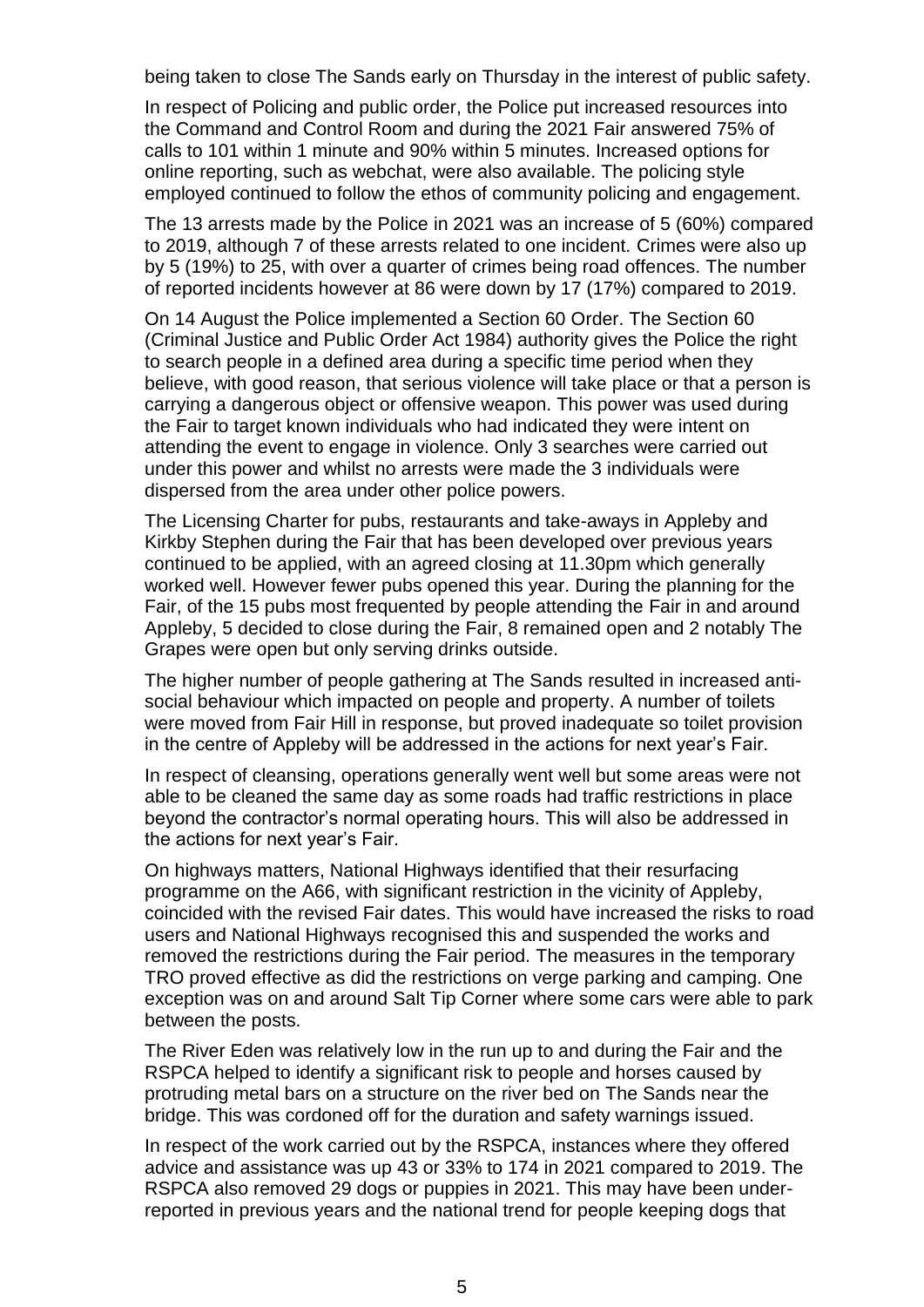has increased over the COVID lockdowns could also have contributed.

It was also a busier Fair than last year for the Ambulance Service with the number of injuries at 44, almost doubling from 2019.

Concerns were brought to our attention of non-residential traffic accessing restricted streets within the town and additional signage was installed to facilitate the Police Enforcement.

# *Phase 3*

People left the Fair and travelled away without any significant issues. The cleanup following the Fair in both public spaces and on private went well as in previous years.

# **6. Action Points for Planning for the 2022 Fair.**

The key operational actions identified at this stage for planning for the 2022 fair are:

- continually review plans in the light of changing national regulations and guidance on COVID;
- continue to engage with communities to minimise impact on Platinum Jubilee Celebrations;
- review the number and type of toilet provision in the centre of Appleby to increase available capacity and procure as necessary;
- additional resources will be made available to assist in the clean-up of the transit sites;
- an additional clean-up after the normal 6pm main clean of The Sands is being considered;
- investigate an appropriate method of measuring the number of people coming to the Fair including day visitors;
- review the availability and adequacy of stopping places and transit sites used in Phase 1 of the Fair;
- review the robustness of relevant risk assessments where they are required;
- altering the spacing of the posts on and around Salt Tip corner to reduce the risk for dangerous parking;
- consult on changes to the TRO to include emergency and temporary measures introduced in 2019 and 2021 including:
	- **Prohibition of the passage of Motor Vehicles, Horse Drawn Vehicles and** Ridden or Accompanied Horses (Except for Access) Castle Bank and Bridge Street Appleby;
	- **Prohibition of the passage of Horse Drawn Vehicles and Ridden or** Accompanied Horses The Sands, Appleby; and
	- 40mph speed limit along the A685 between Appleby Road and Brough.

# **7. The Cost of the Fair**

The total cost for the 2021 Fair to the agencies on MASCG was £496,535. This is broken down by agency in Appendix 3. This cost has increased from £255,550 in 2019, a rise of 94%. This is due mostly to an increase in costs borne by the Police, and at £344,464 is three times that spent in 2019, although this is partially offset by reduced spend by some agencies. This rise in Police costs is attributed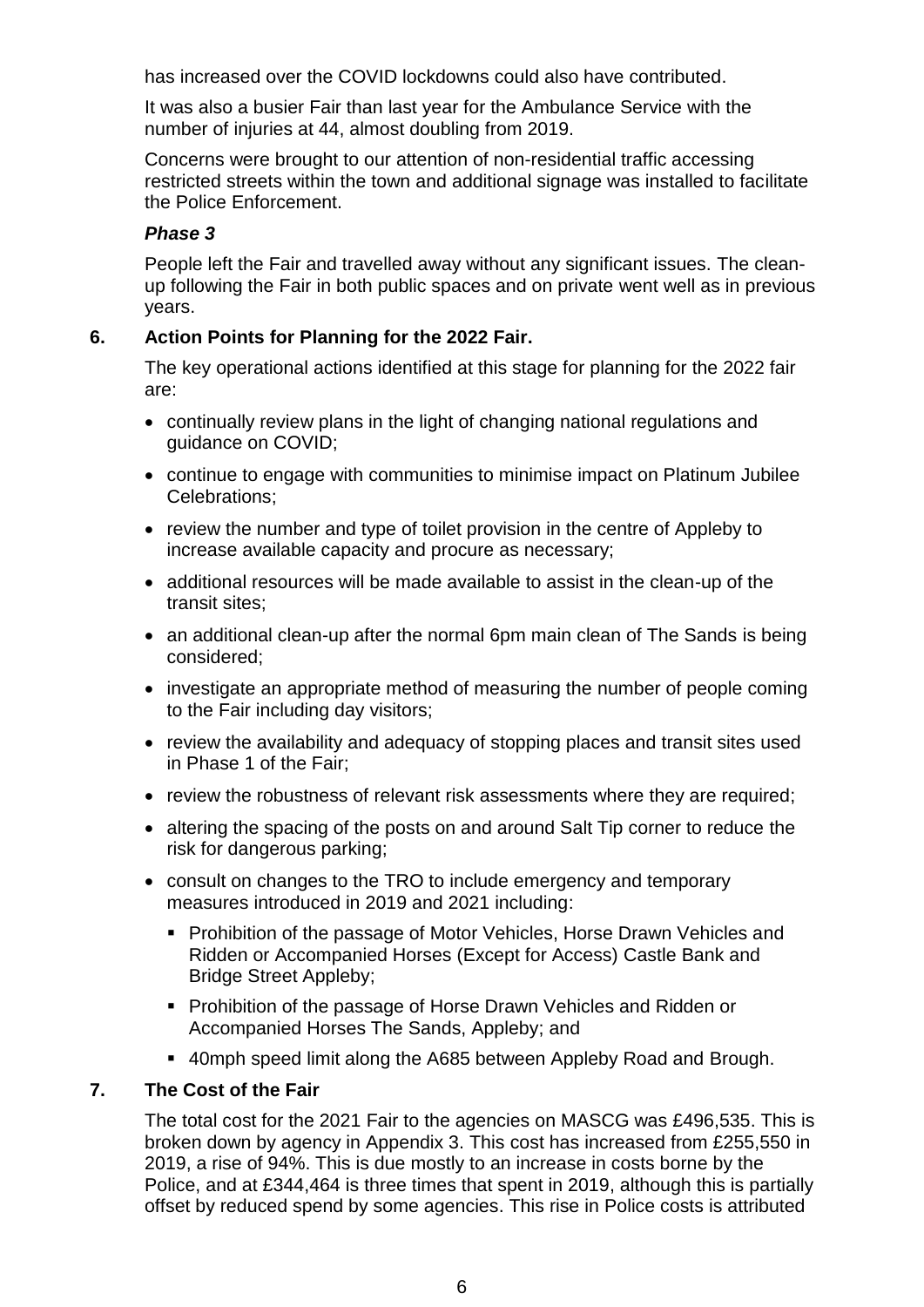to changing accounting methods which now more accurately reflect the actual cost of the Fair to the Police and therefore the cost of the Fair in total.

MASCG had intended to commission an Economic Impact Study for the Fair and had discussions with Lancaster University about carrying this out. However this could not be implemented due to the pandemic but will be given further consideration.

## **8. Setting the date for the 2022 Fair.**

The fact that the traditional dates for the Fair starting the first Thursday in June clashes with the date Queen's Platinum Jubilee in 2022 was raised during the public engagement on the 2021 Fair. MASCG considered this as a matter of priority shortly afterwards. MASCG announced in October 2021 that agreement had been reached to support the Fair starting Thursday 9 June 2022, which falls in the week following the Jubilee celebrations.

This decision centred on reaching a compromise that enabled both the settled communities of Appleby and the surrounding areas and the Gypsy and Traveller communities to arrange and enjoy both celebrations. To reinforce the traditional period of the Fair, a delegation of representatives from the Gypsy and Traveller Community will gather in the Fair field on Wednesday 8 June.

MASCG are engaging with those communities that normally accommodate people travelling to the fair in the days before to ensure that the impact on their Jubilee celebrations is minimalised. A strong 'Do not come early' message used in previous years will also be made.

## **9. The Future of the Fair**

A Working Group was established by MASCG to explore whether the Fair should become an organised, ticketed event which was raised by several members of the public at the public meeting on 2 September 2021 as well as a 'Proposal for The Peoples New Fair', submitted to the local Councillor representatives on 9 October by a group known as Peoples New Fair.

In essence the proposal was:

- that the Fair should become 'a ticketed, managed event managed centrally with agreed maximum capacity'. A capacity of 10,000 people was suggested.
- that it should be confined to Fair Hill and the town centre a 'wrist band scheme with tickets could allow access to pubs and other local businesses or areas, eg The Sands.
- that Appleby Town Council should either take ownership 'or/and enlist an events company to manage' the Fair.

The findings of the Working Group are covered in more detail in Appendix 4 but can be summarised as:

- there does not appear to be the legal basis on which to restrict access to public open space in the town to only paying visitors;
- similar proposals have been explored in detail previously and found to be unrealistic;
- people's willingness to pay for an informal gathering is questionable;
- Appleby Town Council does not have the resources to run the Fair as an organised event (A proposal from the Peoples Fair that the Town Council "take control of Fair Hill and take ownership of the Horse Fair" was considered and declined at full meeting of the Town Council on 20 October 2021);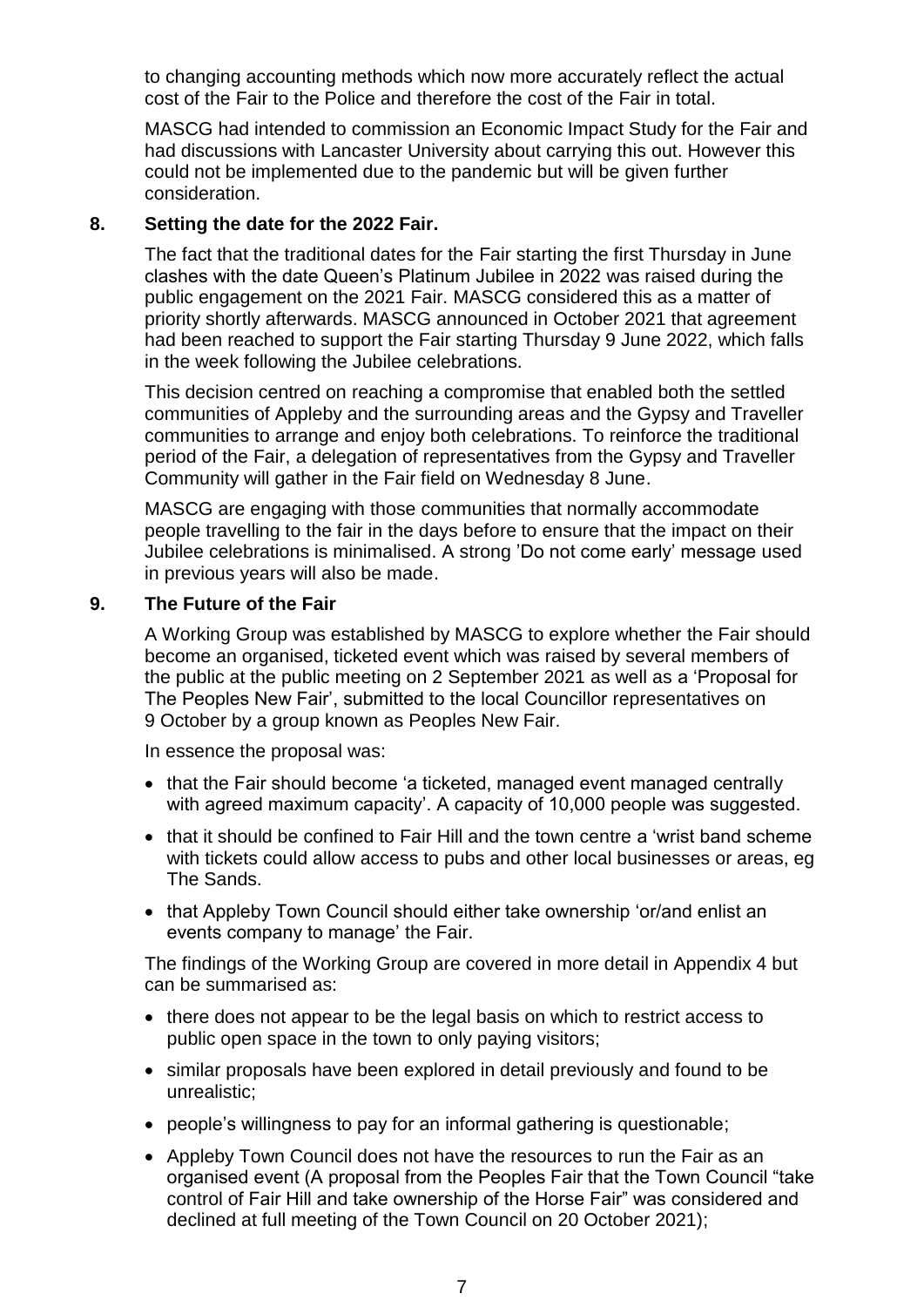- it was suggested that the Town Council is liable for what happens during the Fair. This has been tested legally and is not correct. The Town Council (or any other body) would be liable if it were an organised event; and
- it is improbable that an events company would consider the Fair viable for these reasons.

The conclusion that can be drawn from these findings is that the Fair continues in its current form as a gathering of people rather than an organised event.

The Working Group also considered the question of whether the existing licences/planning permissions for campsites used during the Fair could be changed to reduce capacity and thereby limit the number of visitors coming to the Fair. There are seven sites with planning permission and licenced under the 1960 Caravan Act for the period of the Fair. Together these have a total capacity of 1,515 caravans. The Working Group found that Eden District Council as the relevant planning and licencing authority does not have the legal power to vary licences or planning permissions retrospectively, so they cannot be changed to limit numbers. The Working Group also confirmed that there are no restrictions on the number of market stalls in these permissions. However as indicated in Appendix 2, numbers do not vary greatly and have been reducing over the last two Fairs.

#### **10. Conclusion**

Holding the Fair in 2021 was always going to be controversial. After the roadmap for lifting COVID restrictions was announced by the Government in February 2021, it became clear that once this happened many of the people who would normally come to the Fair would gather in and around Appleby whether the Fair was announced or not. MASCG therefore had a choice; either to accept gathering on an ad hoc basis and be unplanned and unsupported, or try and encourage people to gather on specific dates when the usual support could be provided. There was heated debate about this, with very strong concerns raised by the representatives of the local communities. In the end all of the agencies and representatives that make up MASCG agreed that they would support the Fair going ahead during August. It is clear that the Fair going ahead against the backdrop of COVID resulted in heightened tensions between and amongst communities. The fact that the Fair did not go ahead in 2020 and that people had been locked down for much of the previous year contributed to increased numbers attending and some serious, if isolated acts of unacceptable behaviour. Having said that, whilst the large numbers and added complications raised a number of challenges, the Fair was safe and enjoyable for the vast majority of those that came.

These circumstances have also led to the fundamental nature of the Fair being questioned and that it becomes an organised event. This has been tested, and the conclusion drawn is that the unique nature of the Fair is such that it is hard to see how it could change significantly. The planning for the Fair in 2022 is progressing along the traditional lines, and MASCG remains committed to its role of helping to ensure that the Fair, as far as possible, is safe and enjoyable for everyone.

Les Clark Chairman of Appleby Fair Multi-Agency Strategic Co-ordinating Group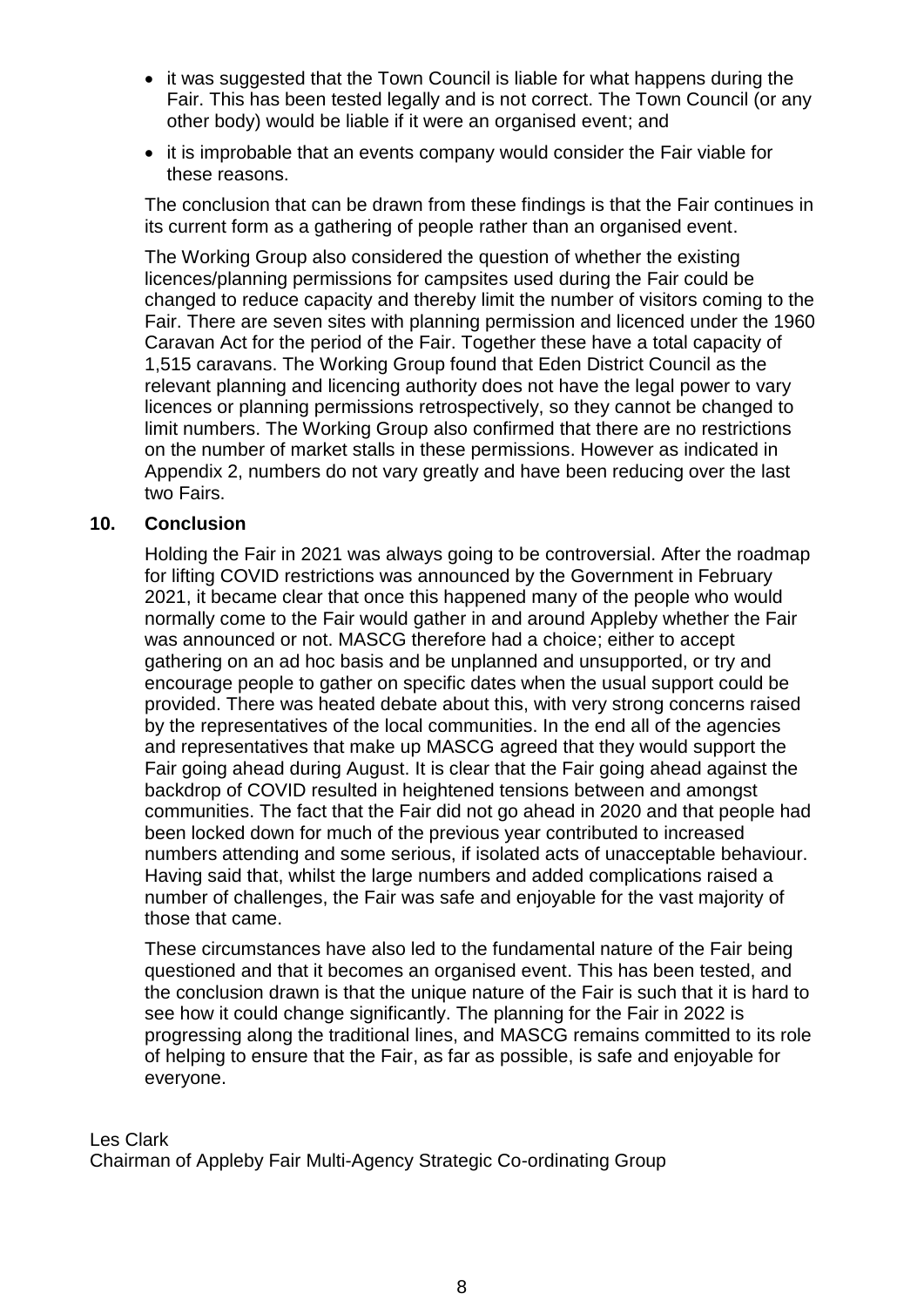# **Appendix 1 – Background to MASCG**

MASCG had an involvement in the 2008 Fair through its various partners' statutory functions but took over the responsibility for the co-ordination of community leadership and engagement of the statutory community safety and regulation roles of Appleby Fair from July 2008. The 2009 Fair was the first under the co-ordination of the group. However, it should be noted that while MASCG had overall control of community leadership and regulation issues, it did not and does not have direct responsibilities for the Fair itself. The Fair is a gathering of people from the Gypsy and Traveller communities with visitors and tourists coming to witness it.

People coming to the Fair arrive in Cumbria days and sometimes longer before which does cause challenges for local communities prior to, during and after the Fair. From 2008, MASCG produced an Evaluation Report of the way the Fair had operated and developed. From that an improvement plan was produced to inform the work to be carried out in preparing for and servicing future Fairs.

As an innovation from 2011, daily meetings take place with the community representatives from the residents, businesses and Gypsy and Travellers to update information that was needed in order to continue every day to improve the actions being taken.

One of Eden District Council's main tasks during the Fair is the monitoring of food outlets and Environmental Health Officers inspect all food outlets. Once satisfied that a food stall meets hygiene standards a permit is issued. Sometimes it takes more than one visit before this is issued. Officers thoroughly examine the operator's cleanliness, cooking techniques, food storage arrangements and hand washing facilities. In addition, Trading Standards officers from Cumbria County Council check the legality of products on sale on market stalls and, if necessary, confiscate counterfeit goods and prosecute offences.

The RSPCA lead on matters relating to the wellbeing of horses and other animals. They contribute to key decisions on river safety, inspect horse passports, advise on the provision of tethering and watering points and are present to help and advice as well as enforce where necessary.

MASCG actions are designed to support the safety of Appleby and outlying areas. Whilst the Fair in any year is bound to have some impact on daily life for residents its aim is to minimise the effect on the normal pattern of daily life in Appleby and outlying areas such as Kirkby Stephen, Sedbergh, Kirkby Lonsdale, Alston and other villages.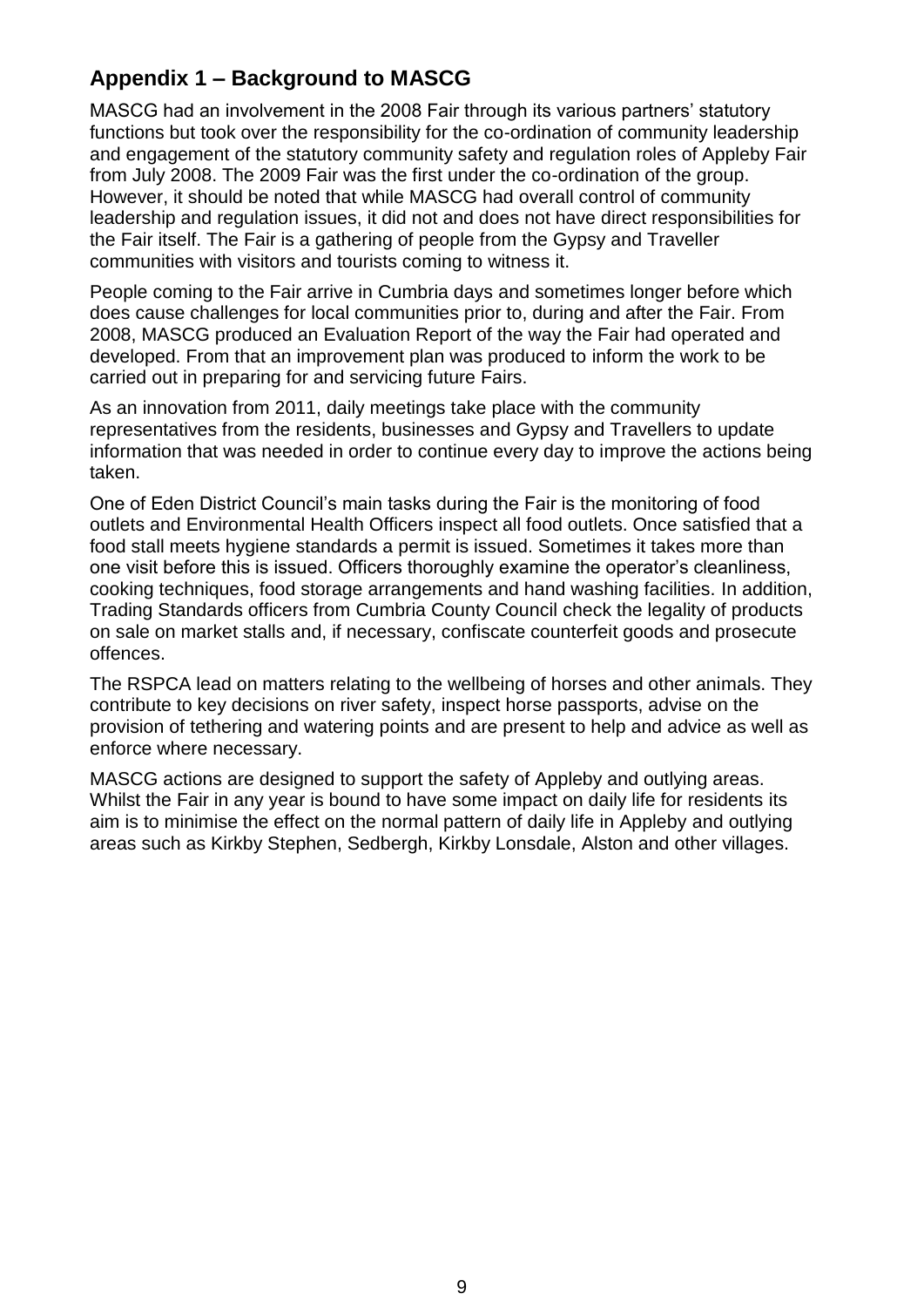# **Appendix 2 – Interventions and Outcomes**

| <b>Agency</b>                                                                   | 2021           | 2019           | 2018  | 2017 | 2016  | 2015        |  |  |
|---------------------------------------------------------------------------------|----------------|----------------|-------|------|-------|-------------|--|--|
| <b>South Lakeland District Council</b>                                          |                |                |       |      |       |             |  |  |
| Number of temporary toilets*                                                    | 9              | 57             | 55    | 57   | 31    | 31          |  |  |
| Number of skips provided                                                        | $\overline{2}$ | $\overline{2}$ | 4     | 4    | 4     |             |  |  |
| Tonnes of waste collected                                                       | 1.3            | 2.14           | 4.5   | 5    | 5.94  | 5.5         |  |  |
| <b>Eden District Council</b>                                                    |                |                |       |      |       |             |  |  |
| Total caravans and bow tops in Eden area                                        | 1,210          | 1,172          | 1,191 | 991  | 1,103 | 1,297       |  |  |
| Number of bow tops included in the total figure                                 | 137            | 171            | 172   | 176  | 153   | 202         |  |  |
| Number of outlying encampment caravans and bow tops<br>included in total figure | 235            | 246            | 179   | 269  | 281   | 262         |  |  |
| Number of market stalls (market fields)                                         | 223            | 237            | 250   | 243  | 276   | 241         |  |  |
| Number of unlicensed street traders                                             | 0              | $\mathbf 0$    | 0     | 0    | 0     | $\mathbf 0$ |  |  |
| Number of licensed street traders                                               | 6              | 6              | 6     | 6    | 6     | 6           |  |  |
| Tonnes of waste removed including litter                                        | 27.5           | 26             | 27    | 25   | 33    | 29          |  |  |
| Number of skip loads from outlying stopping places (from 2018)                  |                |                | 6     |      |       |             |  |  |
| Number of litter bins                                                           | 40             | 41             | 43    | 43   | 41    | 41          |  |  |
| Number of temporary toilets                                                     | 58             | 57             | 55    | 57   | 31    | 31          |  |  |
| <b>Cumbria Constabulary</b>                                                     |                |                |       |      |       |             |  |  |
| <b>Arrests</b>                                                                  | 13             | 8              | 8     | 17   | 10    | 11          |  |  |
| <b>Crimes</b>                                                                   | 25             | 21             | 17    | 12   | 11    | 24          |  |  |
| Drug Offences                                                                   |                | $\overline{0}$ | 0     | 1    | 1     |             |  |  |
| Incidents                                                                       | 86             | 103            | 115   | 76   | 65    | 61          |  |  |
| <b>Fixed Penalty Offences</b>                                                   | 58             | 51             | 22    | 18   | 30    | 71          |  |  |
| <b>Dispersal Orders</b>                                                         | 6              | 4              | 12    | 4    | 77    | 8           |  |  |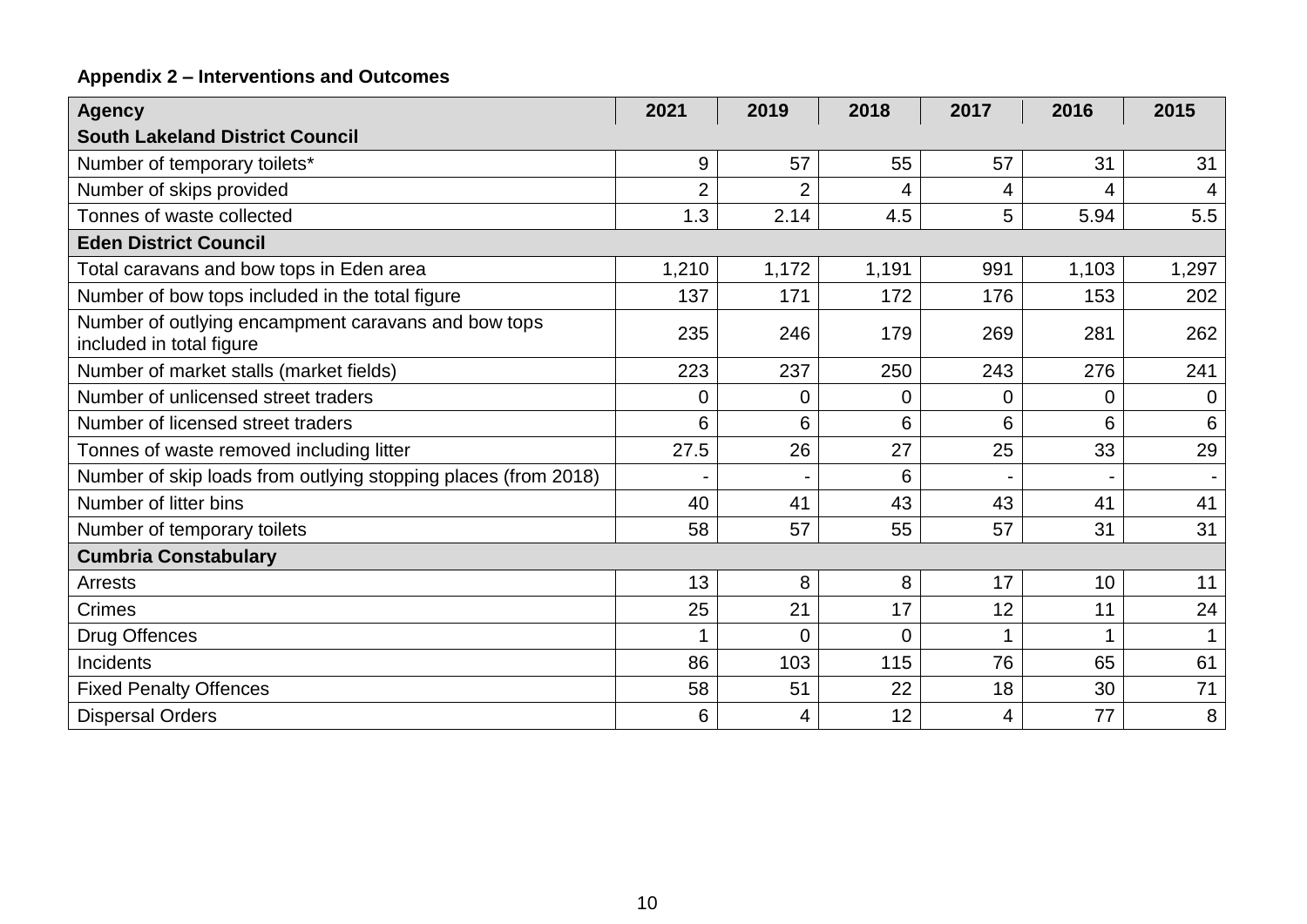| <b>Agency</b>                                                        | 2021     | 2019    | 2018           | 2017           | 2016           | 2015           |  |
|----------------------------------------------------------------------|----------|---------|----------------|----------------|----------------|----------------|--|
| <b>RSPCA</b>                                                         |          |         |                |                |                |                |  |
| Incidents where owners of animals were given advice or<br>assistance | 174      | 131     | 198            | 168            | 274            | 151            |  |
| Verbal warnings                                                      | 11       | 5       | 14             | 12             | 13             | 10             |  |
| Police cautions                                                      |          |         | $\mathbf 0$    |                |                | 0              |  |
| <b>RSPCA adult written caution</b>                                   | $\Omega$ | 0       | $\Omega$       | 0              | $\overline{0}$ | $\overline{0}$ |  |
| Cases reported for summons                                           | ◠        | 3       | 2              |                | $\overline{2}$ |                |  |
| Animals referred for vet treatment                                   | $\Omega$ | Unknown | Unknown        | <b>Unknown</b> | $\overline{0}$ | 0              |  |
| Equines put to sleep                                                 |          |         | $\overline{2}$ |                | 0              | 2              |  |
| Puppies put to sleep                                                 |          |         | $\overline{0}$ | 0              | 0              | 0              |  |
| Equines transported away from the Fair                               | 6        | 10      | 9              | 8              | 6              | 9              |  |
| Stray dogs taken in by Eden District Council                         |          |         | 0              |                |                | $\overline{2}$ |  |
| Dogs/Puppies taken in by RSPCA                                       | 29       | 0       | $\overline{0}$ |                | $\overline{0}$ | $\Omega$       |  |
| <b>North West Ambulance Service</b>                                  |          |         |                |                |                |                |  |
| Recorded injuries                                                    | 44       | 23      | 34             | 42             | 96             | 59             |  |

\*The lower numbers of temporary toilets in 2016 and 2017 did not include those provided at the transit sites.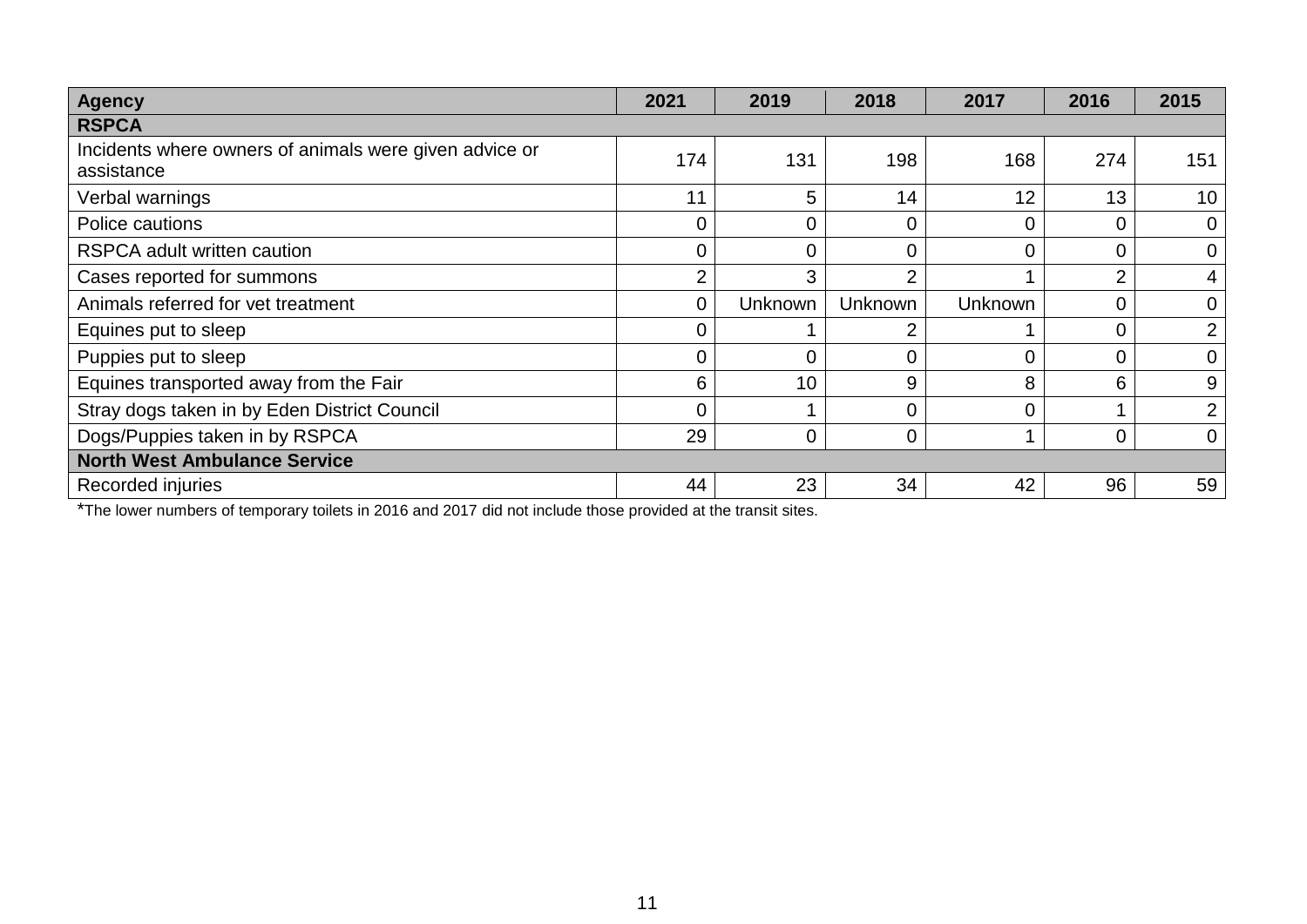#### **Appendix 3 - Financial Information**

The external costs of the various activities undertaken as part of the operational plan have been met by the relevant agency. A number of services were provided in partnership.

The breakdown of external costs for the 2021 Fair are as follows:

| Organisation                                | 2021<br>(£) | 2019<br>(£) | 2018<br>(£) | 2017<br>(E) | 2016<br>(E) | 2015<br>$(\hat{z})$ |
|---------------------------------------------|-------------|-------------|-------------|-------------|-------------|---------------------|
| <b>Eden District Council</b>                | 42,038      | 33,300      | 31,023      | 30,134      | 26,756      | 27,835              |
| <b>South Lakeland District Council</b>      | 3,167       | 2,421       | 2,310       | 2,430       | 2,390       | 2,551               |
| <b>Cumbria County Council</b>               | 33,326      | 50,000      | 45,375      | 62,488      | 46,513      | 69,607              |
| <b>Environment Agency</b>                   | 966         | 1,500       | 1,200       | 2,100       | 1,200       | 1,500               |
| <b>Cumbria Fire and Rescue</b>              | 800         | 800         | 300         | 1,238       | 814         | 858                 |
| NWAS/PCT (joint cost)                       | 11,604      | 11,653      | 13,681      | 16,000      | 14,159      | 9,925               |
| MASCG media spend (joint cost) <sup>1</sup> |             | 944         | 1,200       | 1,500       | 1,200       | 1,230               |
| Cumbria Constabulary <sup>2</sup>           | 344,464     | 115,000     | 81,003      | 78,440      | 74,400      | 65,600              |
| RSPCA <sup>3</sup>                          | 51,129      | 39,932      | 37,851      | 35,760      | 14,479      | 12,740              |
| <b>Public Health</b>                        | 9,041       |             |             |             |             |                     |
| <b>Total</b>                                | 496,535     | 255,550     | 213,943     | 230,090     | 181,911     | 191,846             |

 $\overline{a}$ 

<sup>1</sup> Costs previously included in individual agency budget

<sup>2</sup> Change in accounting for costs

 $3$  Funded by charitable donations rather than public funds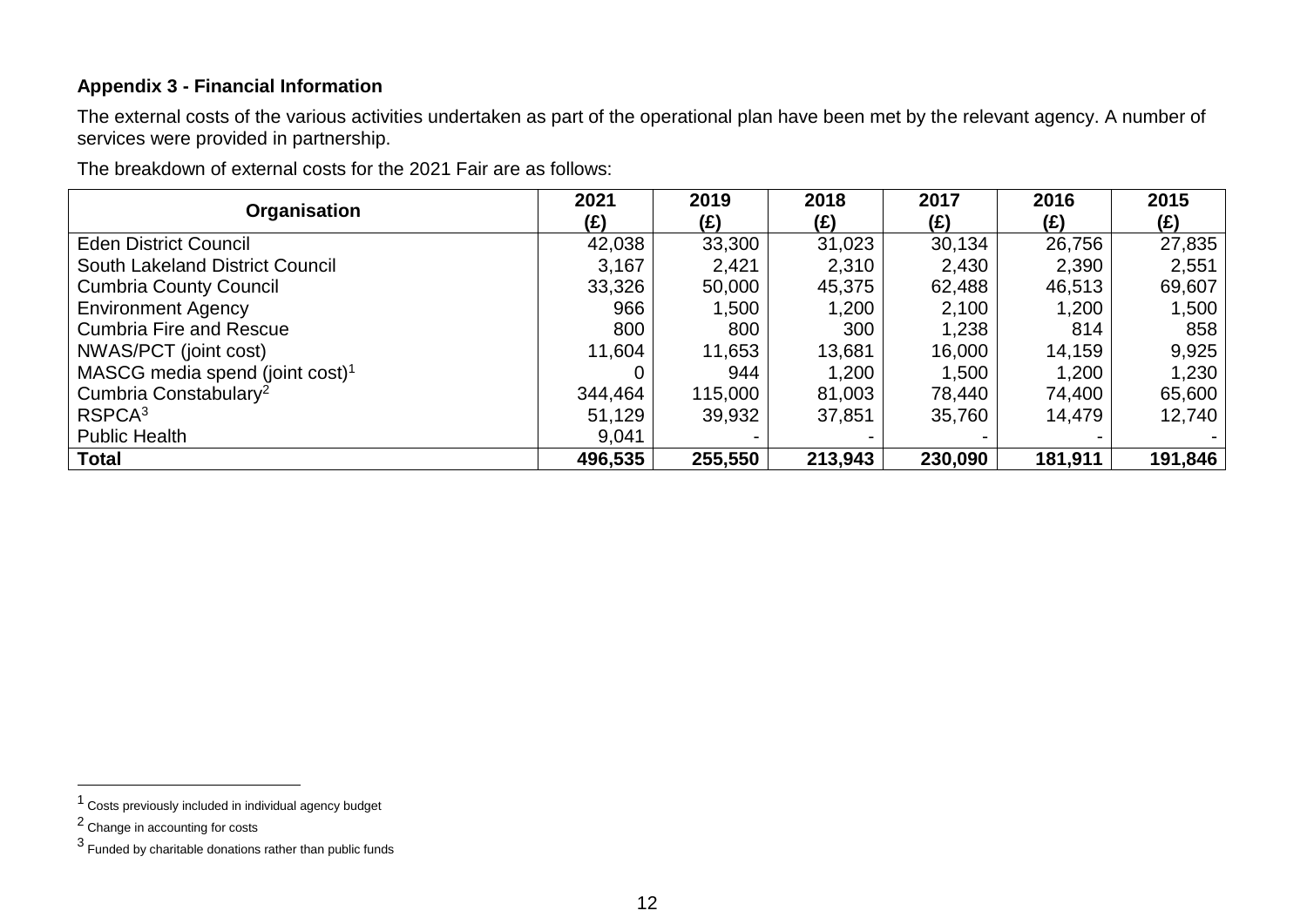# **Appendix 4 – Findings of the Working Group on the Future of the Fair**

- 1. The Working Group was convened by MASCG as a consequence of the public meeting at Appleby Public Hall on 2 September 2021, at which several speakers from the floor expressed the view that Appleby Fair should become 'an organised, ticketed event' and the Chair of MASCG agreed that this would be given consideration.
- 2. Although there were other issues relating to the future conduct of Appleby Fair that members felt should be discussed, the Group agreed to focus on the above proposal taking as a working document, the 'Proposal for The Peoples New Fair', submitted to Cllrs Greenwood and Dew on 9 October and subsequently circulated. The body the authors said they represented, 'Peoples New Fair' is believed since to have changed its name to Appleby Fair Communities Group and not to have a Chair; but this remained the 'final document'.
- 3. In essence the proposal is that Appleby Fair should become 'a ticketed, managed event managed centrally with agreed maximum capacity', confined to Fair Hill and the town centre. A 'wrist band scheme with tickets could allow access to pubs and other local businesses or areas, eg The Sands, river, Fair Hill'. It is suggested that Appleby Town Council should either take ownership 'or/and enlist an events company to manage'. The ambition is not only to reduce numbers coming to the Fair, but also make it 'self-funding' and 'not paid for by local tax payers. It is suggested that 10,000 people might pay £25 per head and further claimed that 'it is clear the travellers have no objection to paying their way'.
- 4. The Working Group noted that these were not new proposals. In 2002 Appleby New Fair Ltd, whose two directors were experienced Appleby town councillors, was established with the objective of making the Fair an organised event, profitable for the local economy. With funding from the North West Development Agency (NWDA) ANF Ltd went on a fact-finding mission to Ballinsloe Horse Fair in Ireland and then commissioned Jura Consultants of Edinburgh to produce an Economic Impact Study and Development Plan, on the strength of which ANF Ltd drew up plans to transform the Fair, and applied for funding from Rural Regeneration Cumbria, a branch of NWDA. The plans were adjudged unrealistic, the application failed and in 2005 ANF Ltd was wound up. A further study was done by Salford University in 2008, the year that MASCG was established.
- 5. The proposal that 10,000 Travellers should each pay £25.00 per head to meet the costs of the fair is based on a misunderstanding. Although the precise number and ethnic origin of visitors to the fair is uncertain, the Gypsies and Travellers are greatly outnumbered by (non-Gypsy) tourists and sight-seers. It is not only unreasonable to expect Gypsies and Travellers to bear the cost of public services for those many thousands of tourists, but it is also unenforceable and considered discriminatory.
- 6. It was noted that Appleby New Fair does not have a programme of entertainment. It is a gathering of people who come to meet mingle and, in some cases, trade. This raises the questions of what people would be buying tickets for, and whether they would be willing to pay for social mingling or exercising horses in the river that they previously enjoyed without charge.
- 7. There are also questions of legality. The Ombudsman decision 14 015 131, referring to the Manchester Pride event of 2014 was that Manchester Council had 'no legal basis in which to restrict pedestrians from accessing premises … even if the person did not have a wristband, accreditation or a resident or visitor pass'. The Department for Transport confirmed that 'pedestrians wishing to